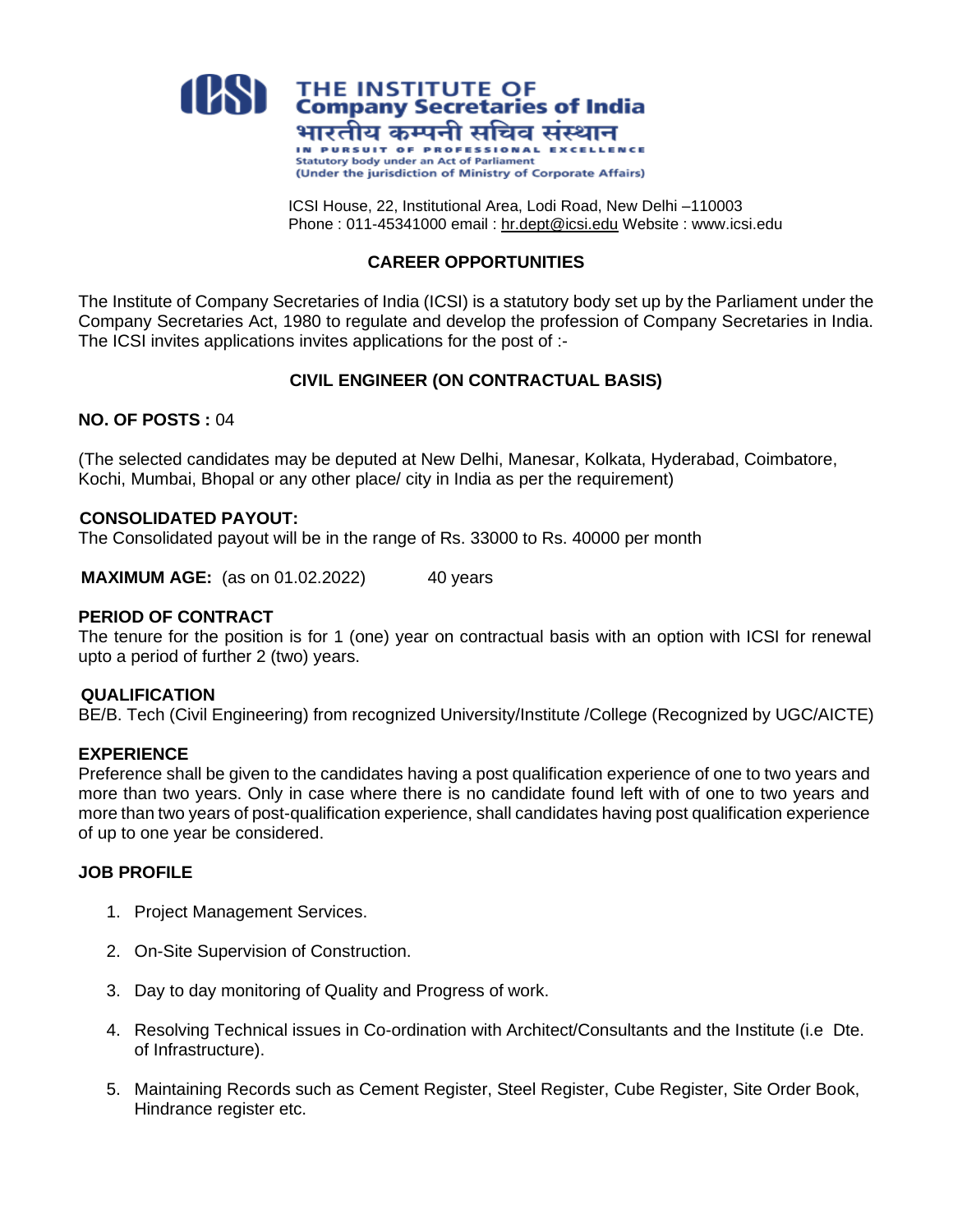- 6. Certifying Running Bills after recording Measurements at site .
- 7. Maintaining Pour Cards for each Concrete/RCC works.
- 8. Keeping close check on the works being executed at site in accordance with Specifications, Drawings & Terms & Conditions of Contract as well as respective Standard Codes & guidelines.

(**Note** : Training experience forming a part of the curriculum of any Degree / Diploma will not be counted towards the total experience.)

Interested candidates must **apply only through electronic application form (Online**) by clicking on the hyperlink provided at the end of this page.

The link shall be active from **09.02.2022 to 28.02.2022 (28.02.2022 is the last date for applying Online.)**

**Please use Windows Explorer (6.x, 7.x, 8.x, 9.x, 10.x and 11.x only) or Google Chrome and ensure that JavaScript is enabled for viewing this advertisement. Do not use Mozilla Firefox, Netscape Navigator or any other explorer.** 

In case you want to take a printout of the application form for your reference, please ensure that your printer is attached to your computer.

## **Please Note**:

- (i) Before applying for the above post(s) the candidates should satisfy themselves regarding eligibility criteria required for the said post(s).
- (ii) **The Cut Off date for all purposes (including Age, Qualifications & Experience etc.) for the above mentioned post is 01.02.2022.**

# **CLOSING DATE FOR SUBMISSION OF ONLINE APPLICATION : 28th February,2022**

| 1              | Before applying for the above post(s) the candidates should satisfy themselves regarding<br><b>ELIGIBILITY CRITERIA required for the said post.</b> In case it is found at any stage of recruitment<br>that an applicant does not fulfill Eligibility Criteria and/ or that he has furnished any incorrect / false<br>information / certificate(s)/ documents or has suppressed any material fact(s), his/her candidature<br>will stand cancelled. Even if any of these shortcomings is/ are detected after appointment his/her<br>services are liable to be terminated. Applicants must fill the online Form very carefully.<br>Applications which are incomplete or vague (i.e. details relating to qualifications / experience etc.)<br>or applications not in the prescribed format will be rejected summarily, hence candidates are<br>advised to ensure that all the relevant fields mentioned in the on-line Resume Form are duly<br>completed in all respects. |
|----------------|------------------------------------------------------------------------------------------------------------------------------------------------------------------------------------------------------------------------------------------------------------------------------------------------------------------------------------------------------------------------------------------------------------------------------------------------------------------------------------------------------------------------------------------------------------------------------------------------------------------------------------------------------------------------------------------------------------------------------------------------------------------------------------------------------------------------------------------------------------------------------------------------------------------------------------------------------------------------|
| $\overline{2}$ | Candidates should have a valid e-mail address and are advised to check their mail<br>regularly for any information regarding test /interview. In case, a candidate does not have a<br>valid personal email address, he/she should create his/her new email address before applying<br>Online. "ICSI" reserves the right to communicate with the applicant through e-mail and not by<br>post.                                                                                                                                                                                                                                                                                                                                                                                                                                                                                                                                                                           |
| 3              | All candidates are requested to take a printout of their online forms and keep it with them for<br>future reference. However, they are requested not to send the hard copy of their online<br>application Form/ CV's /Certificates to the Institute. The original documents would be<br>required for verification only at the time of Interview. Candidates may take out the print out<br>in token of acceptance of on-line applications & no separate acknowledgement to the effect would<br>be sent.                                                                                                                                                                                                                                                                                                                                                                                                                                                                 |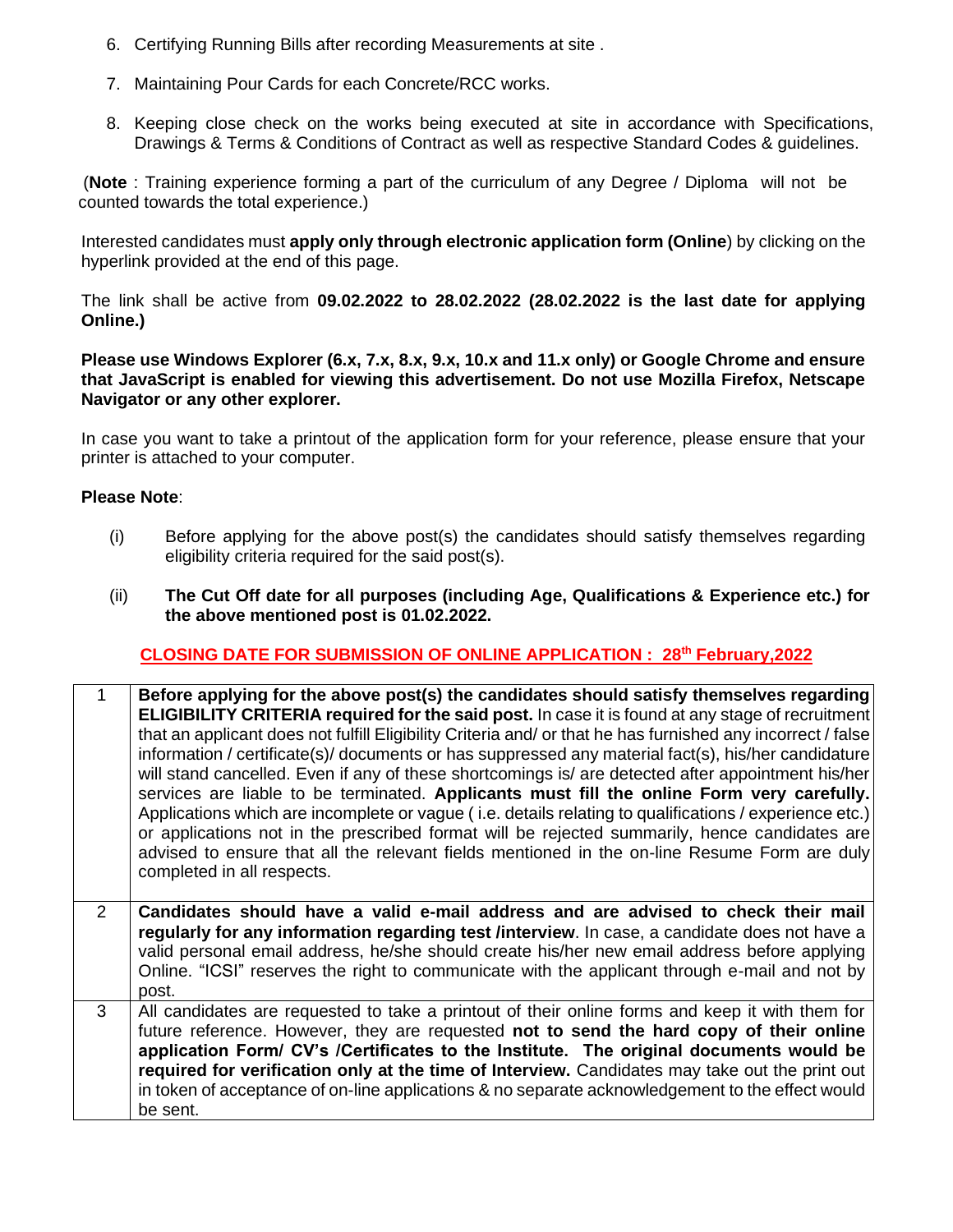| 4 | The percentage obtained in various degrees/ diplomas should be rounded off to the lower whole<br>number. For eg. 49.3% or 49.8% should be entered as 49% & not as 50%. In case grades are<br>awarded, they should be converted to numerical equivalent percentages. |
|---|---------------------------------------------------------------------------------------------------------------------------------------------------------------------------------------------------------------------------------------------------------------------|
| 5 | While Filling the Online Resume Form :-                                                                                                                                                                                                                             |
|   | 1. Don't enter Special Characters like ""/" / & etc.                                                                                                                                                                                                                |
|   | 2. Enter minimum Words / Characters while filling up the University Name/ Specializations/<br>Major Responsibilities/ Address / Board & School Name / etc.                                                                                                          |
|   | Upload a resume file which does not exceed 100 KB.                                                                                                                                                                                                                  |

# **GENERAL CONDITIONS**

| $\mathbf 1$    | Candidates who are working in a Central/State Government/ Autonomous/ Statutory<br>Body/PSU would be required to produce a 'No Objection Certificate' from their present<br>employer for verification at the time of interview failing which they will not be allowed to<br>appear for the interview.                                                                                                                                                                                                                                                                                                                                                                                      |
|----------------|--------------------------------------------------------------------------------------------------------------------------------------------------------------------------------------------------------------------------------------------------------------------------------------------------------------------------------------------------------------------------------------------------------------------------------------------------------------------------------------------------------------------------------------------------------------------------------------------------------------------------------------------------------------------------------------------|
| $\overline{2}$ | All educational qualifications must have been obtained from recognized universities / Institutions in<br>India or abroad. The courses offered by autonomous Institutions should be equivalent to the<br>relevant courses approved/ recognized by Association of Indian Universities (AIU)/UGC/AICTE.                                                                                                                                                                                                                                                                                                                                                                                       |
| 3              | Mere submission of application / fulfilment of eligibility conditions will not confer any right on the<br>candidate to be shortlisted / called for written test/ interview. The "ICSI" reserves the right to call for<br>written test/ interview only those candidates who in its opinion are most suitable for the post. The<br>"ICSI" also reserves the right to reject any or all the applications without assigning any reason<br>thereof. The decision of The "ICSI" in all matters regarding Eligibility, shortlisting of candidates,<br>conduct of interview and selection will be final and binding on the applicants and no correspondence<br>will be entertained in this regard. |
| 4              | The "ICSI" reserves the right to fix minimum eligibility standard/bench mark and restrict the number<br>of candidates to be called for interview taking into account various factors like number of vacancies,<br>performance of the candidates etc., and decide to determine the qualifying marks for selecting<br>candidates for interview. The "ICSI" also reserves the right to raise the eligibility criteria to restrict<br>the number of candidates to be called for written test/ interview. The decision of the "ICSI" in this<br>regard shall be final and binding and no correspondence in this regard would be entertained with<br>the candidates.                             |
| 5              | The "ICSI" reserves the right to increase/decrease the number of vacancies for any post, as<br>advertised as per its requirement or not to fill up any posts as per its requirement or even cancel<br>the whole process of recruitment without assigning any reason.                                                                                                                                                                                                                                                                                                                                                                                                                       |
| 6              | The "ICSI" also reserves the right to alter / modify / relax any of the aforesaid eligibility criteria /<br>conditions for deserving candidates.                                                                                                                                                                                                                                                                                                                                                                                                                                                                                                                                           |
| $\overline{7}$ | The candidates cannot have any right or preference for posting in any particular State/ city of his<br>choice as the selection and posting is on All India basis. The Institute's decision would be final in all<br>these cases and the candidates are liable to be posted or transferred anywhere in India.                                                                                                                                                                                                                                                                                                                                                                               |
| 8              | Proficiency in Computer Applications is essential for the above post.                                                                                                                                                                                                                                                                                                                                                                                                                                                                                                                                                                                                                      |
| 9              | No Travel Allowance shall be reimbursed for attending the written test / interview.                                                                                                                                                                                                                                                                                                                                                                                                                                                                                                                                                                                                        |
| 10             | The "ICSI" takes no responsibility for any delay in receipt or loss in postal transit of any applications<br>or communication.                                                                                                                                                                                                                                                                                                                                                                                                                                                                                                                                                             |